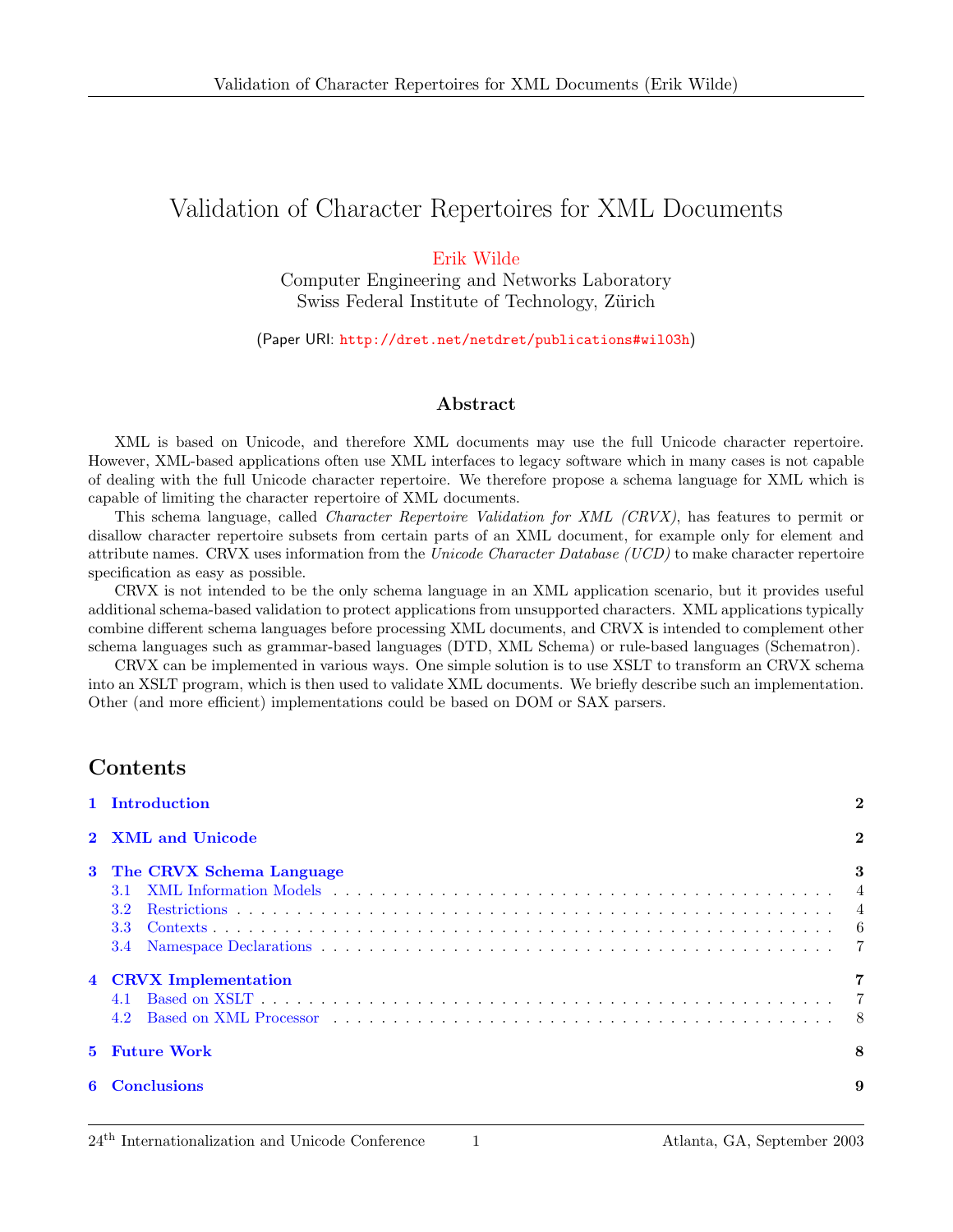# <span id="page-1-0"></span>1 Introduction

The [Extensible Markup Language \(XML\)](http://dret.net/glossary/xml) [\[4\]](#page-8-0) has become the single most successful format for data exchange in business-to-business application scenarios. XML is defined on the character level and uses [Unicode](http://dret.net/glossary/unicode) [\[15\]](#page-9-0) as its foundation. In many application scenarios, only certain classes of XML documents are considered useful. so called document classes. In the classical XML world, these classes are defined by a *[Document Type Definition \(DTD\)](http://dret.net/glossary/dtd)*, which is a definition of a grammar for XML documents. Several weaknesses of the DTD mechanism (most notable, the lack of built-in datatypes and the lack of support for a type system of elements and attributes) led to a more complex, more powerful schema language for XML, [XML Schema](http://dret.net/glossary/xmlschema) [\[2,](#page-8-0) [14\]](#page-9-0).

While XML Schema is considerably more powerful than DTDs, it still misses some features that are required by many applications, for example co-constraints, or type information for mixed content. Generally speaking, the development of XML Schema has proven that it is possible to define a powerful schema language, but that there will always be application requirements that are not met by the language. Consequently, as an alternative, the approach of validation as a modular process has gained some momentum, most prominently demonstrated by the ISO's development of the *[Document Schema](http://dret.net/glossary/dsdl)* [Definition Languages \(DSDL\)](http://dret.net/glossary/dsdl) [\[10\]](#page-8-0) framework. DSDL's idea is to provide a framework for the combination of different [XML schema languages,](http://dret.net/glossary/xmlschemalanguage) so that individual applications may choose the schema language(s) that best fit the application's requirements. Details about DSDL can be found on the DSDL Web page <http://www.dsdl.org> or in publications by VAN DER VLIST  $[16, 17]$  $[16, 17]$  $[16, 17]$ .

In this paper, we present a rather small, but important addition to the existing set of XML schema languages. We describe a schema language for the validation of XML documents with respect to the character repertoire they are using. The *[Character Repertoire Validation for XML](http://dret.net/glossary/crvx)* [\[19\]](#page-9-0) schema language enables application designers to shield applications from unwanted or unsupported characters in XML documents. In addition to the mechanisms of XML Schema (i.e., regular expression facets for simple types), CRVX supports character repertoire restrictions for element and attribute names, for the content of comments and processing instructions, and for mixed content. Furthermore, CRVX can be implemented much more efficiently that XML Schema, because it is a much lighter schema language.

# 2 XML and Unicode

XML is defined on the [character level,](http://www.w3.org/TR/REC-xml#charsets) and relies on Unicode as the underlying standard for defining the character repertoire and encodings. With the [exception of a small number of characters](http://www.w3.org/TR/unicode-xml/#Suitable) [\[8\]](#page-8-0), XML documents may use the full character repertoire of Unicode. XML 1.0 was based on Unicode 2.0, XML 1.0 Second Edition, the current recommendation, is based on Unicode 3.0, and the ongoing work on XML 1.1 [\[6\]](#page-8-0) reflects the continued evolution of the Unicode standard, which at the time of writing (June 2003) has reached release 4.0.0. XML's usage of Unicode makes the handling of character data in XML very flexible, so that the only characters that really are fixed in an XML document are the markup characters, as shown in Figure [1.](#page-2-0)

For making the Internet truly worldwide and accessible for all kinds of users, this internationalization of XML is a very important feature. However, in many application scenarios, the software dealing with XML data is not built from scratch, but existing software (often referred to as "legacy systems") augmented with XML interfaces. This means that even though the XML interchange format used between applications may be capable of representing Unicode data, the actual applications may still be limited to more restricted character repertoires, such as [ASCII](http://dret.net/glossary/ascii) [\[1\]](#page-8-0) or some flavors of [ISO-8859](http://dret.net/glossary/iso8859) [\[11\]](#page-9-0).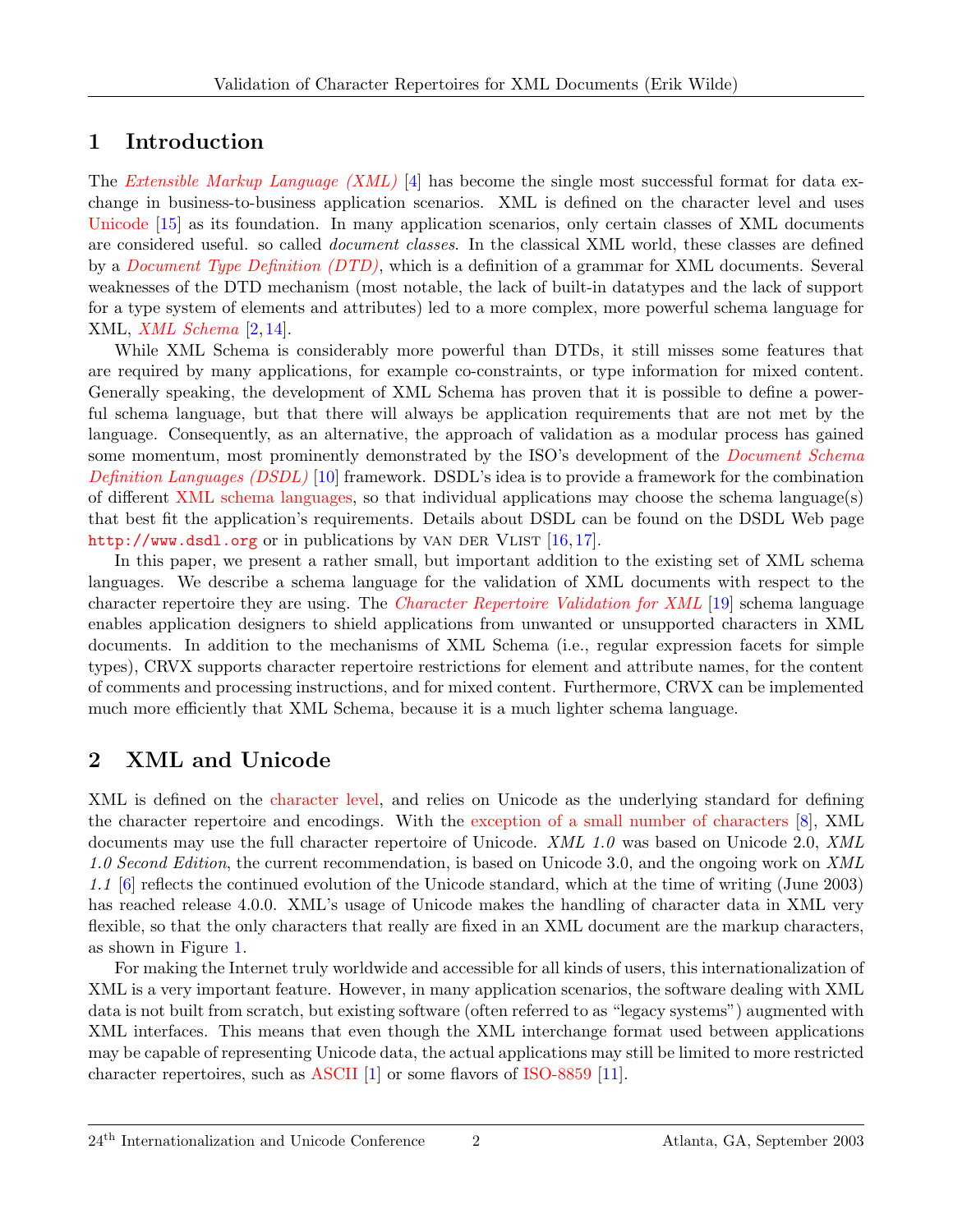<span id="page-2-0"></span><文書改訂日付="1999年3月1日"> <題>サンプル<題><br><題>サンプル</題><br><段落>これはサンプル文書です。<br><!-- コメント --><br><段落>&会社名;</段落><br><図面 図面実体名="サンプル"/>

Figure 1: XML Document with Japanese Names, Content, and Comment

One interesting question in the context of XML systems is how to shield these applications from characters that they cannot deal with. Basically, there are three approaches to this question:

- Writing code: After XML parsing, it would be necessary to write code for checking for unwanted characters, before passing on the XML data to the actual application logic. This approach is very efficient, but also very unflexible, because every time the XML changes, the code must be checked and possibly modified. Depending on the complexity of the required checking, this may result in considerable effort and thus costs.
- Using an general purpose schema language: There is some support for character repertoire checking in XML Schema, so this may be sufficient in some scenarios. However, there are two possible disadvantages, one is the restricted support for character repertoire checking in in XML Schema (e.g., mixed content is untyped and thus cannot be checked), the other one is the expense of XML Schema validation. XML Schema software typically is complex, and maybe too heavy-weight in some scenarios where character repertoire checking is required, but none of the other features of XML Schema are used.
- Using a specialized schema language: The third approach is to use a small and specialized declarative mechanism, a schema language specifically designed to support character repertoire validation. Since this schema language is small, it may be implemented efficiently and can be used very easily without the overhead of heaving to learn a more complex schema language.

In this paper, we describe a schema language that implements the third approach. In the following chapter, we describe the schema language itself, while Chapter [4](#page-6-0) discusses implementation issues.

# 3 The CRVX Schema Language

The Character Repertoire Validation for XML (CRVX) schema language has the sole purpose of restricting the set of valid documents based on the characters occurring in a document. It can be used as a stand-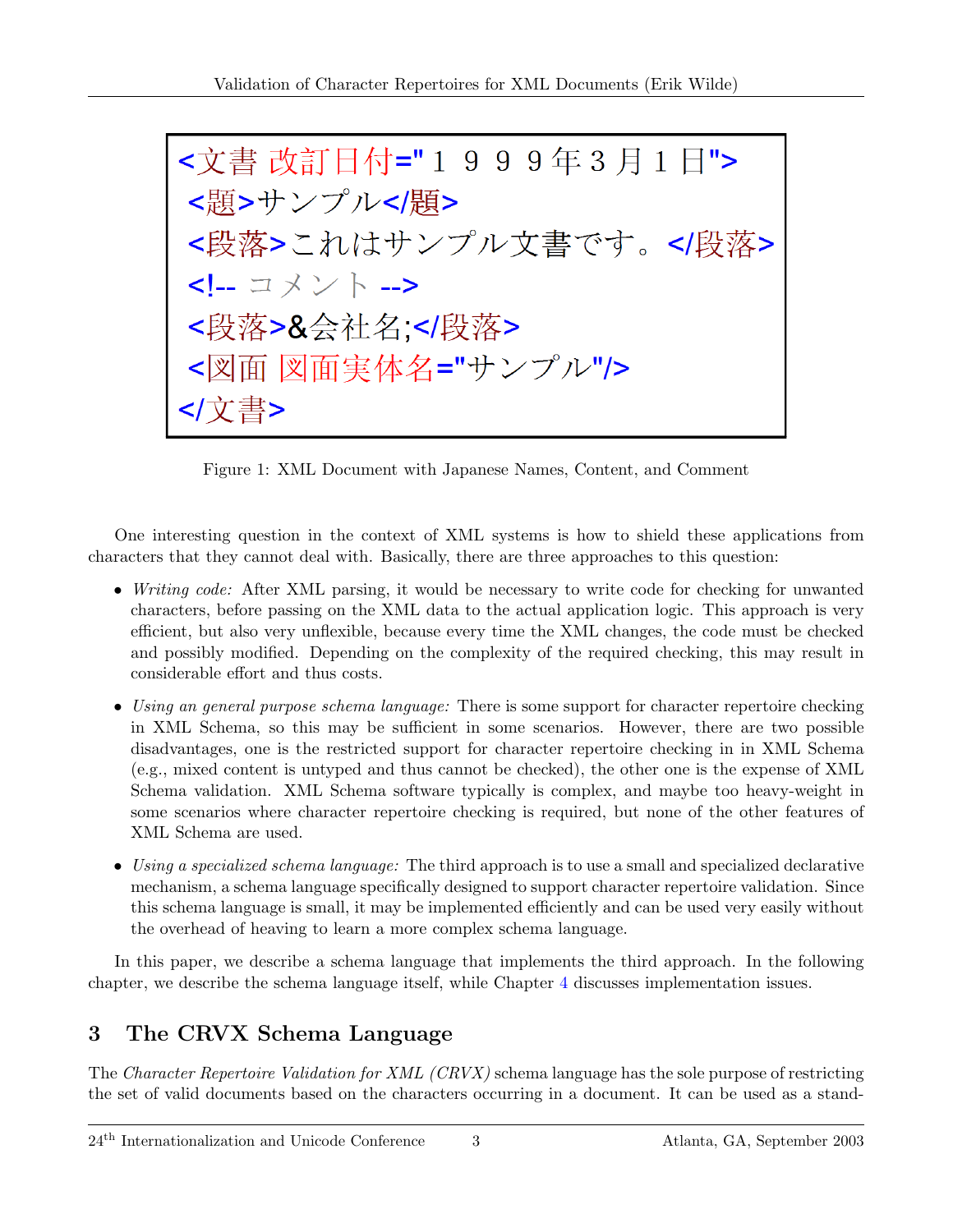<span id="page-3-0"></span>alone schema language, or in combination with other schema languages, such as DTDs or XML Schema. In the following sections, CRVX is described according to three different dimensions of the language; the first one is the information model of XML being used (Section 3.1), the second one is the mechanism for restricting character repertoires (Section 3.2), and the third one is the possibility to specify contextsensitive restrictions (Section [3.3\)](#page-5-0).

### 3.1 XML Information Models

XML's information model is the subject of very interesting discussions, and the set of XML information models is constantly growing, with diverse members such as XML 1.0 itself, the *[XML Information Set](http://dret.net/glossary/xmlinfoset)* [\[7](#page-8-0)[\],](http://dret.net/glossary/xmlinfoset) various versions of the *[Document Object Model \(DOM\)](http://dret.net/glossary/dom)*, and the [XPath](http://dret.net/glossary/xpath) 1.0 [\[5\]](#page-8-0) and 2.0 [\[9\]](#page-8-0) information models. Some of these models have rather subtle differences, others have differences that may be very important in some applications. One example of this is the lack of support for [CDATA sections](http://www.w3.org/TR/REC-xml#sec-cdata-sect) in the XPath information models.

To avoid this diversity of different perspectives on XML, CRVX remains close to the XML 1.0 model, but completely ignores the [physical structures](http://www.w3.org/TR/REC-xml#sec-physical-struct) of an XML document. CRVX operates on XML's [logical](http://www.w3.org/TR/REC-xml#sec-logical-struct) [structures,](http://www.w3.org/TR/REC-xml#sec-logical-struct) and consequently does not have any means of specifically addressing the entity structure of an XML document.

However, there is one additional aspect outside of XML 1.0 that is supported by CRVX, and this is the issue of [XML Namespaces](http://dret.net/glossary/xmlns) [\[3\]](#page-8-0). Namespaces are very popular with XML applications, and the usage of Namespaces implies some [additional constraints](http://www.w3.org/TR/xml-names11/#Conformance) for XML document. Since Namespaces introduce a new perspective on XML document, most notably by structuring names into prefixes and local names, and by introducing Namespace declarations as a special kind of attribute, they are explicitly supported by CRVX, making it possible to interpret a document either as *pure XML* (it must be [well-formed\)](http://www.w3.org/TR/REC-xml#sec-well-formed) or as Namespace XML (it must be [namespace-well-formed\)](http://www.w3.org/TR/xml-names11/#dt-nwf).

```
<crvx structures="namespaceXML" version="1.0" xmlns="http://dret.net/xmlns/crvx10">
  ...
</crvx>
```
Figure 2: Selecting the XML Information Model in CRVX

Figure 2 shows how the information model to be used for validation is selected in CRVX. It also shows the general skeleton of an CRVX schema, which is an XML document. The three attributes of the document element specify the XML information model to be used for the CRVX schema, the version of CRVX, and declare the CRVX namespace (in this case using a default namespace declaration).

### 3.2 Restrictions

The central purpose of CRVX is to specify character repertoire restrictions, which are then used to validate XML documents. Restrictions in CRVX have three properties, the character repertoire, the minimum and/or maximum length of character sequences, the structural parts of an XML documents the restrictions should apply to, and the context in which these restrictions should be validated:

• Character Repertoire: The character repertoire of an CRVX restrictions uses mechanisms from XML Schema Datatypes [\[2\]](#page-8-0) to specify character classes. These character classes can be of two forms, which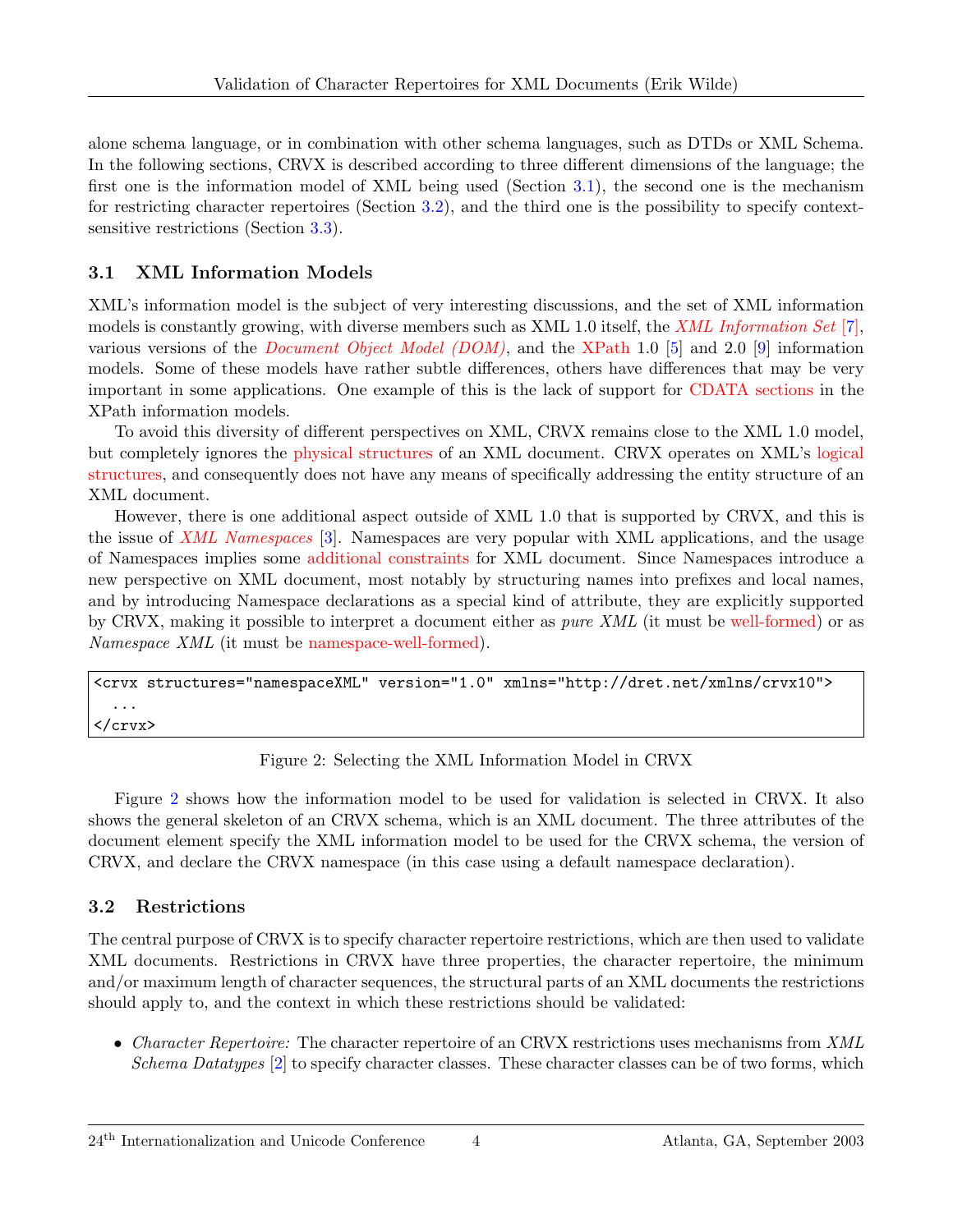are (1) a [character class expression](http://www.w3.org/TR/xmlschema-2/#nt-charClassExpr) (for example '[b-y]' for the character set from b to y)<sup>1</sup>, and (2) a [category escape](http://www.w3.org/TR/xmlschema-2/#nt-catEsc) (for example '\p{Ll}' for all lowercase letters). Category escapes may also be used inside character class expressions, but since category escapes will probably be used very often for specifying CRVX constraints, they have been made a top-level construct in CRVX.

The category escapes use values from the *[Unicode Character Database \(UCD\)](http://dret.net/glossary/ucd)*, in particular values from the [general category](http://www.unicode.org/Public/UNIDATA/UCD.html#General_Category_Values) and [blocks.](http://www.unicode.org/Public/UNIDATA/UCD.html#Block) General Categories are used for classifying characters, such as letters, number, symbols, or punctuation characters. Blocks are arbitrary names for ranges of code points and are often used for grouping characters according to their source, for example a certain language (or family of languages) or application area. Figure 3 shows how blocks can be used in CRVX.

```
<crvx structures="namespaceXML" version="1.0" xmlns="http://dret.net/xmlns/crvx10">
 <restrict charrep="\p{IsBasicLatin} \p{IsLatin-1Supplement}"/>
</crvx>
```
#### Figure 3: Restricting an XML Document to a Character Repertoire

In this example, it can also be seen that character repertoire can be combined by using XML Schema's [list type,](http://www.w3.org/TR/xmlschema-2/#list-datatypes) thus separating different character repertoire restrictions into tokens separated by whitespace. However, since CRVX also supports character class expressions, the example from Figure 3 could also be specified as charrep="[\p{IsBasicLatin}\p{IsLatin-1Supplement}]". If the charrep attribute specifies a list (i.e., contains multiple token separated by whitespace), then these are combined using a logical "or", so that the resulting character repertoire effectively is the union of the character repertoires specified by the list tokens.

- Lengths: Since it may be another validation requirement related to character repertoire to limit the length of certain structures of an XML document, it is possible to restrict the minimum and maximum lengths. In most cases, this feature will be used in combination with limiting the restriction to certain structures, which is why the example shown in Figure [4](#page-5-0) combines these two features.
- Structure: In many cases, restrictions do not apply to any characters appearing in an XML document, but only to certain structural parts, such as element or attributes names, attribute values, or element content. As described in Section [3.1,](#page-3-0) CRVX supports two XML information models (i.e., two different perspectives of XML), which are pure XML and Namespace XML. The structural parts of an XML document that are accessible in both models are element content, CDATA sections, attribute values, processing instruction targets, processing instruction contents, and comments. For pure XML, the additional structures are *element names* and *attribute names*. For Namespace XML, the additional structures are *element local names*, *attribute local names*, *namespace names*, and namespace prefixes. Figure [4](#page-5-0) shows how to use structures for a restriction.

In this example, the actual character repertoire remains unrestricted, but the maximum length of element and attribute local names is restricted to eight characters. This example also demonstrates an advantage over XML Schema, which can apply simple type restrictions only to typed parts of an XML document (i.e., attribute values and non-mixed element content), but not to other structural parts.

<sup>&</sup>lt;sup>1</sup>Character class expressions may contain [single character escapes](http://www.w3.org/TR/xmlschema-2/#nt-SingleCharEsc) (for example '\-' for a hyphen), and [multi-character](http://www.w3.org/TR/xmlschema-2/#nt-MultiCharEsc) [escapes](http://www.w3.org/TR/xmlschema-2/#nt-MultiCharEsc) (for example '\i' for the initial name characters).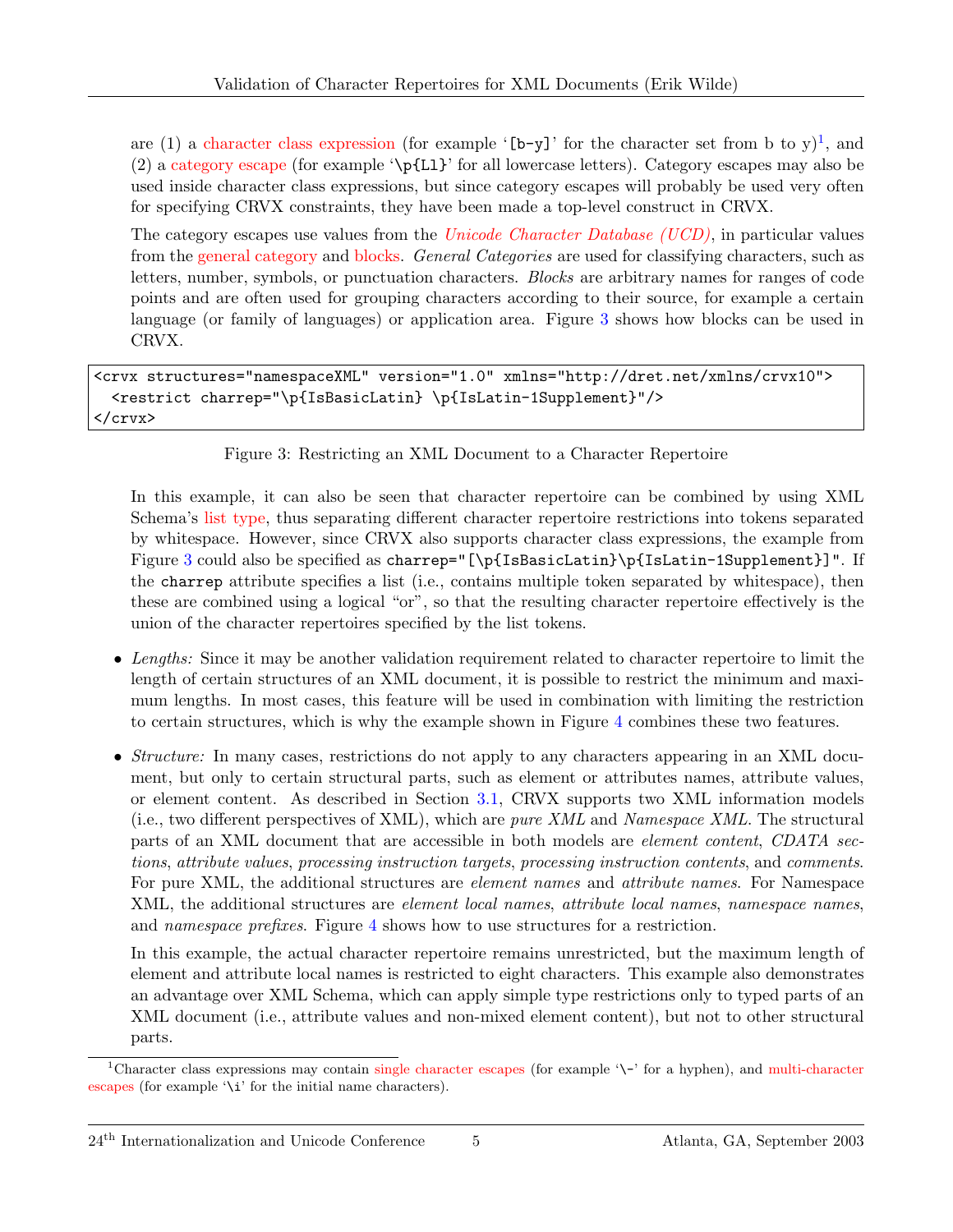<span id="page-5-0"></span><crvx structures="namespaceXML" version="1.0" xmlns="http://dret.net/xmlns/crvx10"> <restrict structure="elementLocalName attributeLocalName" maxlength="8"/> </crvx>

Figure 4: Using Restriction Structures and Lengths

• Context: In some cases, it may be desirable to limit the restrictions to certain parts of an XML documents, for example to check only the character repertoire of text that appears as descendant of some given element. CRVX supports this kind of application as *context*, but since there are several ways of using contexts, they are described separately in Section 3.3.

It is thus possible to use different orthogonal dimensions for defining restrictions. Since users in many cases want to combine these dimensions differently, restrictions can be combined to yield more complex CRVX schemas, as shown in Figure 5.

```
<crvx structures="namespaceXML" version="1.0" xmlns="http://dret.net/xmlns/crvx10">
  <restrict structure="elementLocalName attributeLocalName PITarget"
            charrep="\p{IsBasicLatin}"/>
 <restrict structure="elementContent"
            charrep="\p{IsBasicLatin} \p{IsLatin-1Supplement}"/>
 <restrict structure="PITarget" minlength="3" maxlength="3"/>
</crvx>
```
Figure 5: Using multiple Restrictions

It should be noted that this CRVX schema defined two restrictions for processing instruction targets, one (together with element and attribute names) for restricting targets to basic latin (i.e., ASCII) characters, and the other one for requiring that they must have three characters. However, even by using multiple restrictions, they still always apply to the entire document scope, and the following section describes how this can be changed by using CRVX contexts.

### 3.3 Contexts

A context in CRVX is defined by an [XSLT pattern.](http://www.w3.org/TR/xslt20/#patterns) Consequently, contexts may only be used with Namespace XML, since the whole set of XSLT/XPath recommendation is based on an information model that requires namespace-well-formed XML. The idea of using contexts has also been used by [Schematron,](http://dret.net/glossary/schematron) which uses the same XSLT pattern approach as CRVX. Contexts are defined using a special CRVX element, as shown in Figure [6.](#page-6-0)

This example shows various features of context definitions. Context definitions may contain restrictions, in which case the restriction only applies to the context selected by the context's path attribute. Contexts may also be nested, in which case the nested context is evaluated in the context in which it is specified. To make contexts reusable, they may also carry a name attribute, which can then be referenced from restrictions or contexts with a within attribute, thus allowing context hierarchies to be directed acyclic graphs instead of trees.

Since contexts are based on Namespace XML and use XSLT patterns which include element and/or attribute names, they may also use namespaces. Namespaces are declared using a special element, which is described in the following section.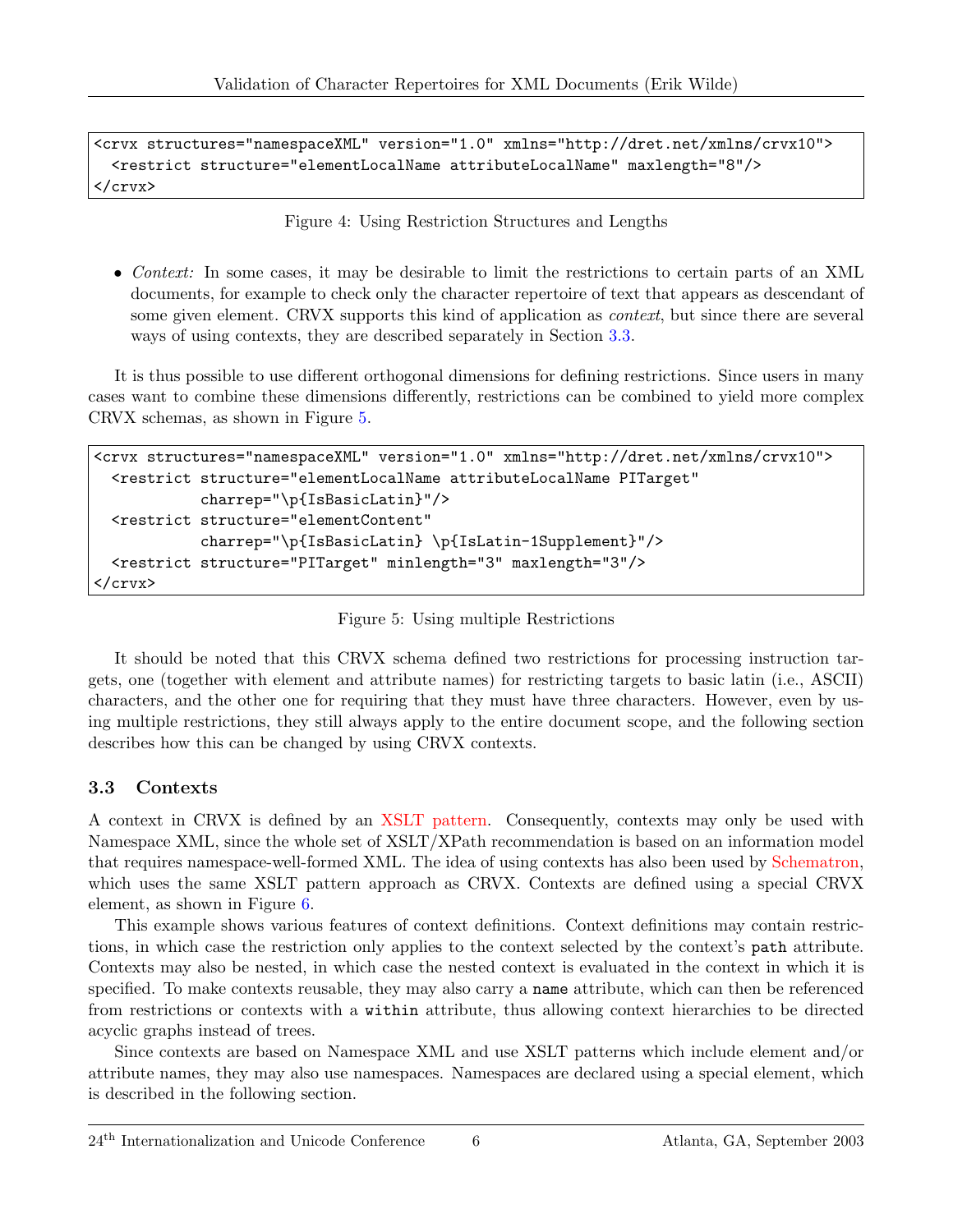```
<crvx structures="namespaceXML" version="1.0" xmlns="http://dret.net/xmlns/crvx10">
 <context path="figure/caption">
    <restrict charrep="\p{IsBasicLatin} \p{IsLatin-1Supplement}"/>
   <context path="link">
      <restrict structure="elementContent" maxlength="10"/>
   </context>
 </context>
</crvx>
```
Figure 6: Using Restrictions within Contexts and nested Contexts

## 3.4 Namespace Declarations

Namespace declarations are specified using a special CRVX element. They may only appear as direct children of the crvx element. All namespace prefixes used in path attributes of context elements must be declared using a namespace element. Figure 7 shows how a namespace is declared and used in CRVX.

```
<crvx structures="namespaceXML" version="1.0" xmlns="http://dret.net/xmlns/crvx10">
  <namespace prefix="html" name="http://www.w3.org/1999/xhtml"/>
  <context path="html:html/html:head/html:title">
    <restrict charrep="\p{IsBasicLatin}"/>
  </context>
</crvx>
```
Figure 7: Using Namespaces in CRVX

Unprefixed names in path attributes of context elements may also be declared to belong to a namespace. This can be done in a [similar way to XSLT 2.0](http://www.w3.org/TR/xslt20/#unprefixed-qnames) by using the default-path-namespace attribute of the crvx element.

# 4 CRVX Implementation

CRVX is a rather simple schema language, and its main advantage over performing character repertoire validation within program code is that it is declarative. This means that an CRVX author only specifies what should be checked for, but not how it should be done. The actual validation is the task of an CRVX implementation. Similarly to Schematron, CRVX implementation can be done rather easily by transforming a CRVX schema into an XSLT stylesheet. This approach is described in Section 4.1. The XSLT-based approach however has some disadvantages, such as performance issues and the inability to deal with non-namespace-compliant XML. Thus, alternative implementations could be based on existing XML parsers, and this second approach is described in Section [4.2](#page-7-0)

## 4.1 Based on XSLT

CRVX uses XML as its notation and thus can be processed using XSLT. It is thus possible to write an implementation of CRVX that uses XSLT as a tools to transform an CRVX schema into an XSLT stylesheet, and then uses this stylesheet to perform CRVX validation. Such an implementation is described in the CRVX specification [\[19\]](#page-9-0). The advantage of this approach is that it does not require any special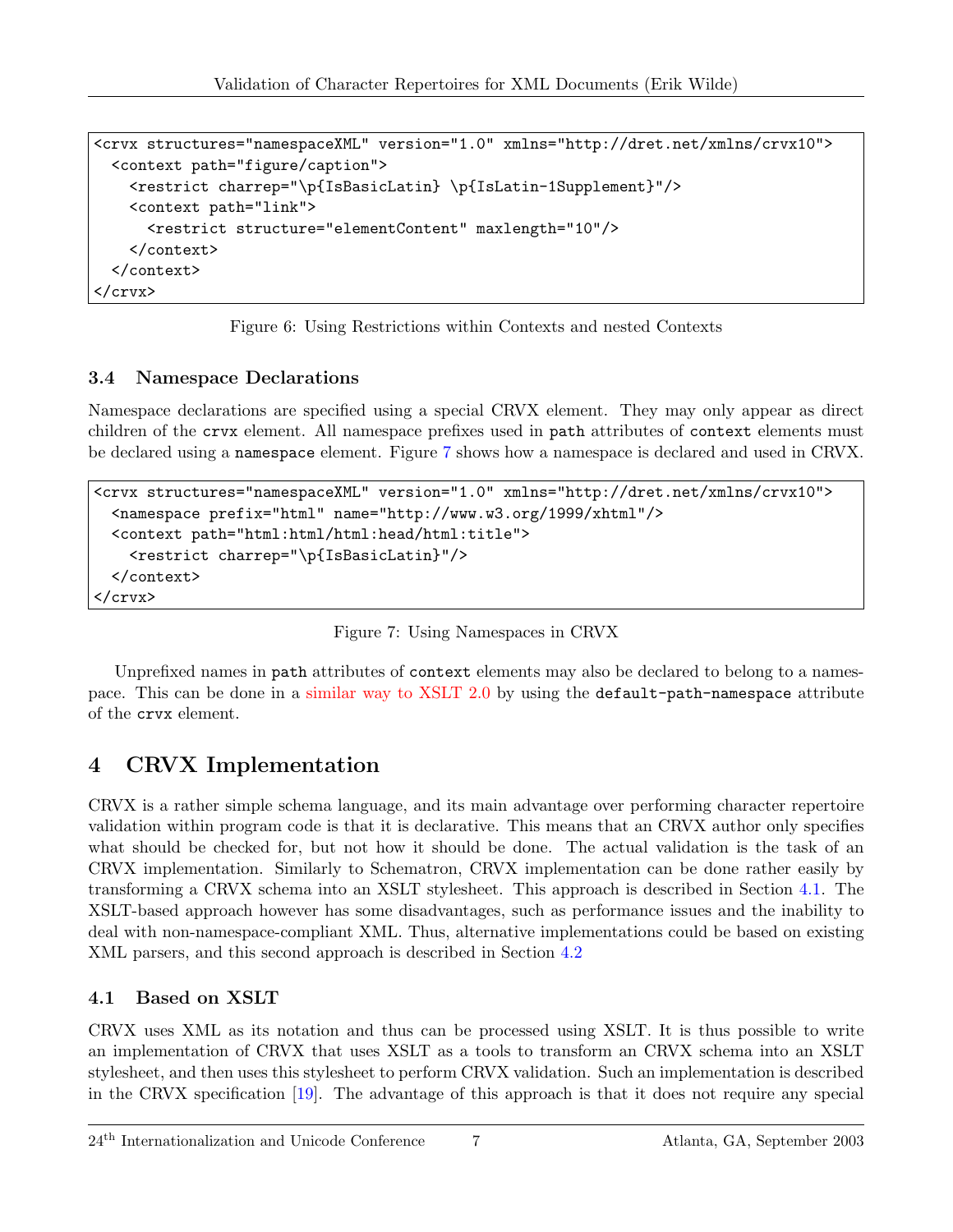<span id="page-7-0"></span>software, the only thing that is required is an XSLT processor. The disadvantages are that a XSLT 2.0 [\[12\]](#page-9-0) is required, because only XSLT 2.0 supports the [regular expression matching](http://www.w3.org/TR/xslt20/#regular-expressions) that is required to perform  $CRVX$  validation.<sup>2</sup> Other disadvantages are that due to the information model of XSLT 2.0, there

- is no way to process non-namespace-compliant XML documents with an CRVX implementation based on XSLT, and
- it is impossible to support the structural part of CDATA sections, because XSLT's information model does not support CDATA sections.

Given these limitations, an XSLT-based implementation of CRVX is rather simple. Contexts can be implemented using [template rules,](http://www.w3.org/TR/xslt20/#rules) nested contexts can be implemented using [looping.](http://www.w3.org/TR/xslt20/#for-each) The restrictions themselves can be implemented using regular expression matching, with lengths being mapped to XML Schema [regular expression quantifiers.](http://www.w3.org/TR/xmlschema-2/#nt-quantifier) The different structural parts can be accessed using  $XQuery 1.0$  and XPath 2.0 Functions and Operators [\[13\]](#page-9-0), which provides functions such as  $local$ -name() for evaluating the local name of an element or attribute.

### 4.2 Based on XML Processor

While an XSLT-based implementation is sufficient for applications that can live with the rather poor performance of an XSLT stylesheet and the limitations that are caused my the underlying XSLT, more efficient and feature-complete CRVX implementations will need to use another foundation. Most likely, an [XML processor](http://www.w3.org/TR/REC-xml#dt-xml-proc) will be used. Popular interfaces for writing software based on XML processors are [Document Object Model \(DOM\)](http://dret.net/glossary/dom) and [Simple API for XML \(SAX\)](http://dret.net/glossary/sax), and in both cases the CRVX implementation would use the functions offered by the respective [API](http://dret.net/glossary/api) to access the XML document. The DOM3 XPath Module [\[18\]](#page-9-0) would make it rather easy to implement contexts, while SAX does not support this kind of functionality and thus would require more programming effort to implement contexts.

## 5 Future Work

The schema language described in this paper is the first publicly available version. We assume that future versions will offer different features. For example, it is unclear whether lengths and nested (as well as referenced) contexts are sufficiently popular with CRVX users to justify their inclusion in a future version. Apart form these issues, there are also some areas where CRVX could be extended:

- *Character Normalization:* The current work on XML 1.1 [\[6\]](#page-8-0) demonstrates that [character normal](http://www.w3.org/TR/charmod/#sec-Normalization)[ization](http://www.w3.org/TR/charmod/#sec-Normalization) is an important issue, that may be of concern to some applications. Since XML 1.0 does not and XML 1.1 will in all likelihood not prescribe any form of character normalization, this could be a potential candidate for a new feature in CRVX, extending the restrict element by a new attribute to specify required character normalization forms.
- Character Representation: Characters in XML can be represented in a variety of ways, most notably using the character itself or a [character reference](http://www.w3.org/TR/REC-xml#dt-charref) of the form  $\&\#252$ . In some applications, it would be interesting to make restrictions to these representations, for example requiring that characters may not be specified using character references, or that character references must always use the

<sup>&</sup>lt;sup>2</sup>It should be noted that XSLT 2.0 is in working draft status and thus may still change. Also, there are only few implementations, which also may change.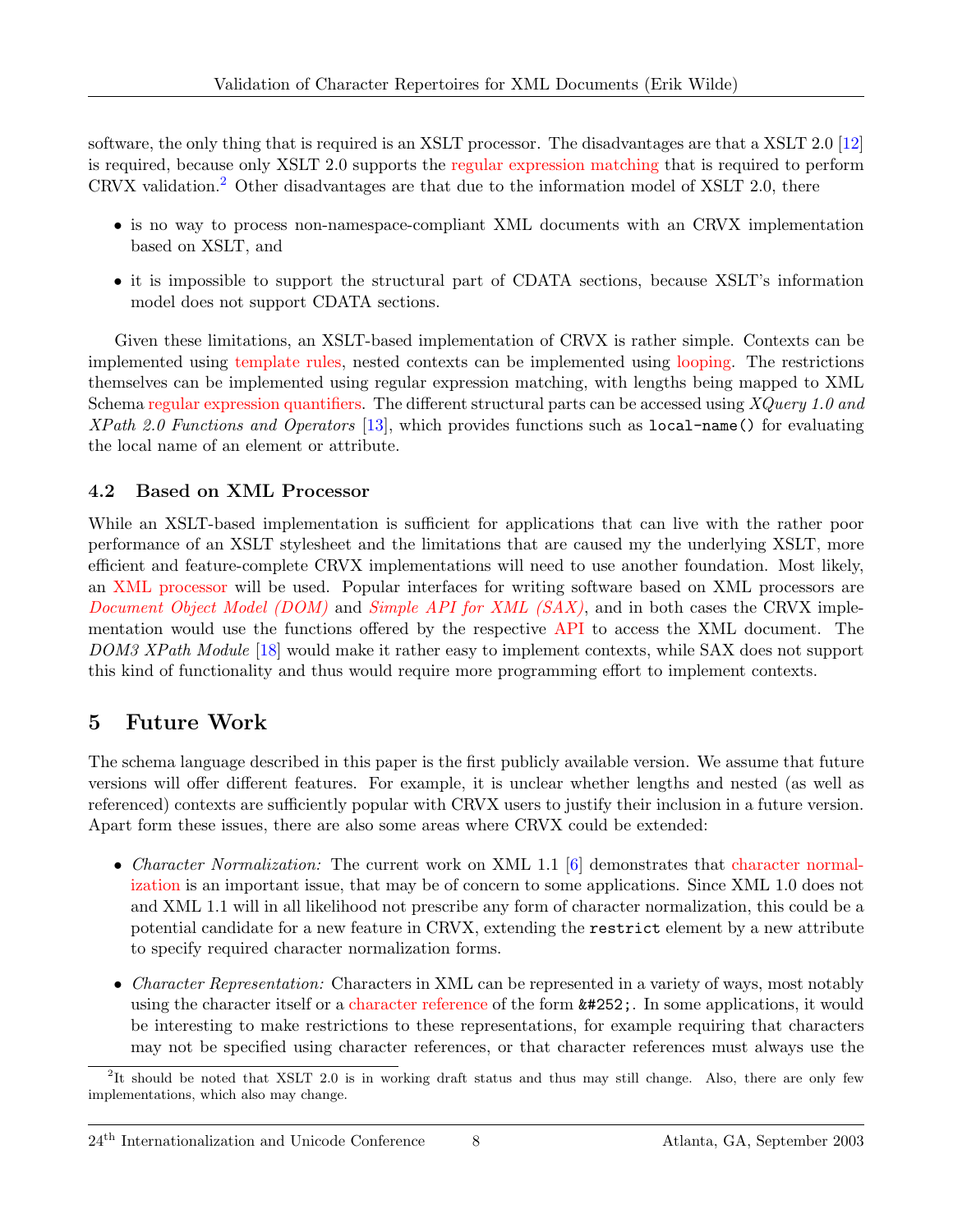<span id="page-8-0"></span>decimal form (hexadecimal character references appear as  $\&\#xFC$ ;). Well-behaving XML software is required to handle all character representations equally, but in some scenarios this checking may be appropriate, for example before an XML document is accepted for storage in an archive.

Apart from these questions about CRVX evolution, we hope that CRVX will help to support the philosophy of regarding XML validation as a modular process rather than a monolithic task that involves only a single schema language. While work on DSDL is progressing, there are still many open questions, most notably the framework that will enable users to specify validation tasks in an easy and portable way.

# 6 Conclusions

In this paper, we present a small schema language for validating the character repertoire of XML documents. While this is only a small part of the validation that is required in many application scenarios, it has been designed deliberately to focus on a small task. It is meant as a light-weight alternative to very complex and heavy schema languages such as XML Schema, which try to solve a large number of problems in parallel, and result in a very complicated language where most users only need 10% of the language's potential. CRVX is easy to learn and easy to apply by users looking for a way to restrict the character repertoire of their XML documents.

# References

- [1] American National Standards Institute. Coded Character Set 7-Bit American National Standard Code for Information Interchange. ANSI X3.4, 1992.
- [2] Paul V. Biron and Ashok Malhotra. XML Schema Part 2: Datatypes. World Wide Web Consortium, Recommendation REC-xmlschema-2-20010502, May 2001.
- [3] Tim Bray, Dave Hollander, Andrew Layman, and Richard Tobin. Namespaces in XML 1.1. World Wide Web Consortium, Candidate Recommendation CR-xml-names11-20021218, November 2002.
- [4] Tim Bray, Jean Paoli, C. M. Sperberg-McQueen, and Eve Maler. Extensible Markup Language (XML) 1.0 (Second Edition). World Wide Web Consortium, Recommendation REC-xml-20001006, October 2000.
- [5] James Clark and Steven J. DeRose. XML Path Language (XPath) Version 1.0. World Wide Web Consortium, Recommendation REC-xpath-19991116, November 1999.
- [6] John Cowan. XML 1.1. World Wide Web Consortium, Candidate Recommendation CR-xml11-20021015, October 2002.
- [7] John Cowan and Richard Tobin. XML Information Set. World Wide Web Consortium, Recommendation REC-xml-infoset-20011024, October 2001.
- [8] MARTIN J. DÜRST and ASMUS FREYTAG. Unicode in XML and other Markup Languages. World Wide Web Consortium, Note NOTE-unicode-xml-20030613, June 2003.
- [9] MARY F. FERNÁNDEZ, ASHOK MALHOTRA, JONATHAN MARSH, MARTON NAGY, and NORMAN WALSH. XQuery 1.0 and XPath 2.0 Data Model. World Wide Web Consortium, Working Draft WD-xpath-datamodel-20030502, May 2003.
- [10] International Organization for Standardization. Information Technology Document Schema Definition Languages (DSDL). to be published as ISO/IEC 19757.